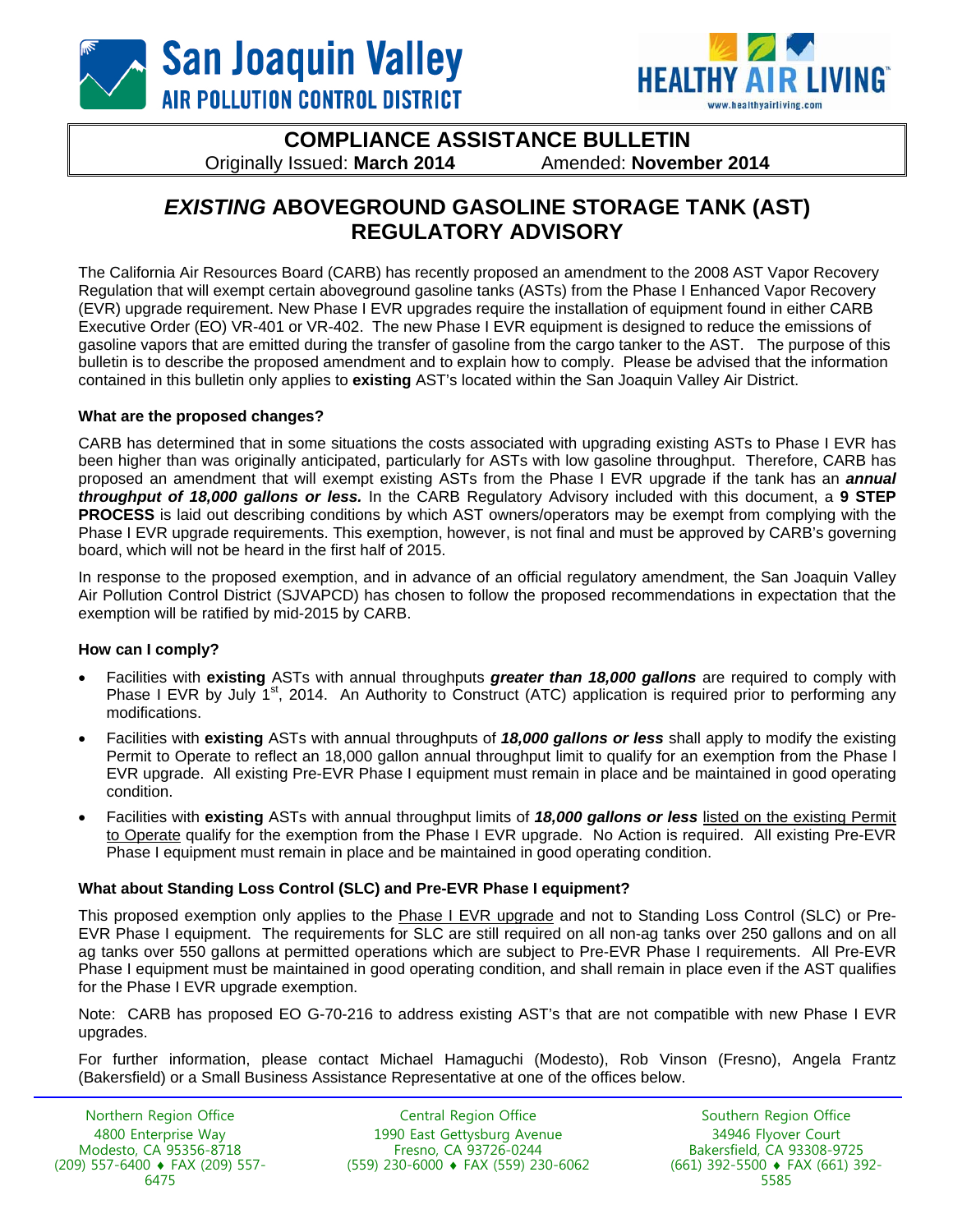

Originally Issued: February 28, 2014 Amended: November 18, 2014

### **Flexibility Provided to Owners and Operators of Aboveground Gasoline Storage Tanks (AST) Subject to 2008 AST Vapor Recovery Regulation**

In the first half of 2015, the California Air Resources Board (ARB or Board) will consider amendments to Enhanced Vapor Recovery (EVR) requirements for aboveground storage tanks (ASTs) storing gasoline, with the goal of improving cost effectiveness of the regulation while preserving its air quality benefits. This advisory describes circumstances in which AST owners and operators may be able to avoid unnecessary expenses when it is not cost-effective to upgrade vapor recovery equipment on existing ASTs. **Owners/operators are encouraged to contact their local air district to determine applicable requirements for their AST, as current district rules may require the use of SLC, Phase I, and/or Phase II systems on ASTs.** 

### **Background:**

In 2008, the Board adopted statewide Enhanced Vapor Recovery (EVR) standards<sup>[1](#page-1-0)</sup> to reduce air pollution from AST. Pursuant to provisions in Health and Safety Code section 41956.1 owners and operators of AST are required to install EVR equipment to reduce the emission of gasoline vapors caused by daily changes in ambient temperature and exposure to sunlight (Standing Loss Control, or SLC) as well as vapors that are emitted during the transfer of gasoline from the cargo tanker to the AST (Phase I) and then from the AST to the motor vehicle (Phase II). Under the statewide regulation, *new* AST have been required to have SLC equipment since April 1, 2009 and Phase I equipment since July 1, 2010. For *existing* AST located in state ozone non-attainment areas, SLC has been required since April 1, 2013 and Phase I equipment is required by July 1, 2014. Installation deadlines for Phase II equipment have not yet been established due to a lack of certified equipment.

Based on recent analysis, ARB has determined that in some situations the costs associated with implementation of Phase I equipment are higher than originally anticipated, particularly for AST with low gasoline throughput which are in many cases located in rural areas. To allow for more cost-effective implementation of AST EVR requirements, ARB staff will ask the Board to consider regulatory amendments that would exempt certain ASTs from compliance with SLC and Phase I requirements. In the interim, to ensure that owners/operators do not unnecessarily expend funds to upgrade ASTs that could ultimately be exempt under the amendments that ARB staff will be proposing, ARB will request the air districts to not enforce the July 1, 2014 compliance deadline for those AST owners/operators who may not be required to comply under the **9 STEP PROCESS** laid out in this Regulatory Advisory.

## **Anticipated Regulatory Changes:**

Please be advised that while ARB staff anticipates proposing amendments similar to this Regulatory Advisory, the changes will not be finalized until adopted by the Board. As such, the final scope and applicability of the amendments may change as ARB staff assesses the emission, risk, and economic impacts and conducts public workshops at various locations throughout the State. In the event that the final adopted amendments differ from those identified above, AST owners/operators will be provided additional time to come into compliance with the regulation. The compliance timeline will be specified in the adopted amendments.

<span id="page-1-0"></span> $1$  Title 17, California Code of Regulations, Section 94016  $\overline{a}$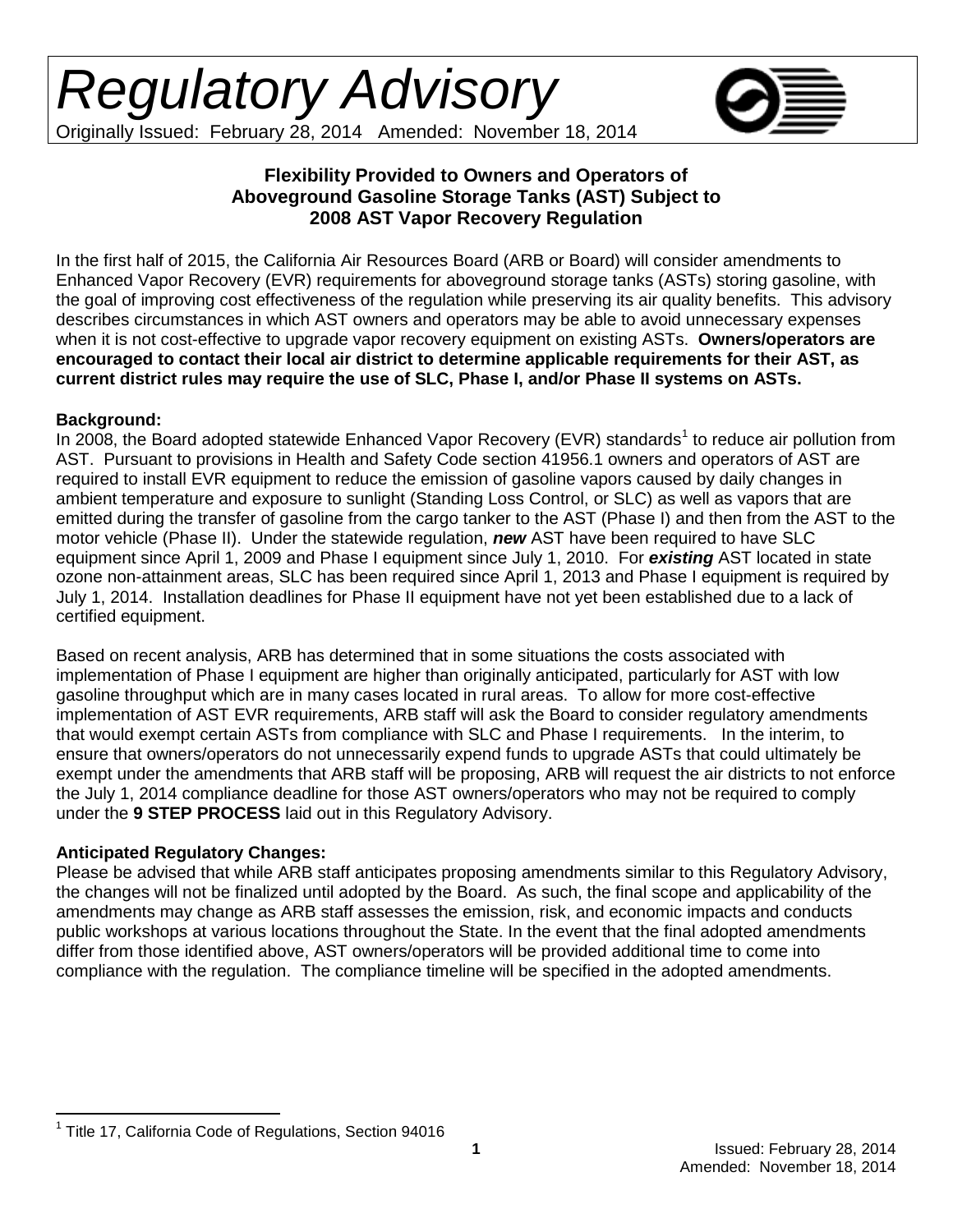| Step 1 | . Is the capacity of your AST 250 gallons or more?<br>• If yes, proceed to Step 2.<br>. If no, <b>STOP</b> , under the terms of this Regulatory Advisory your AST is exempt and is not<br>subject to SLC, Phase I or II EVR. Check with your Air District for local requirements. |
|--------|-----------------------------------------------------------------------------------------------------------------------------------------------------------------------------------------------------------------------------------------------------------------------------------|
|        |                                                                                                                                                                                                                                                                                   |
|        | • Is your existing AST subject to an agricultural operation exemption by Air District rule?                                                                                                                                                                                       |
|        | . If yes, your AST is exempt from SLC, Phase I and II. Check with your Air District to verify.                                                                                                                                                                                    |
| Step 2 | • If no, proceed to Step 3.                                                                                                                                                                                                                                                       |
|        |                                                                                                                                                                                                                                                                                   |
|        | . Is your AST located within 50 feet of a residence, school, day care center, or<br>healthcare facility?                                                                                                                                                                          |
| Step 3 | . If yes, STOP, your AST is located near a sensitive receptor. Contact your local Air District                                                                                                                                                                                    |
|        | for applicable requirements.<br>• If no, proceed to Step 4.                                                                                                                                                                                                                       |
|        |                                                                                                                                                                                                                                                                                   |
|        | . Is your AST a new installation or an existing installation?                                                                                                                                                                                                                     |
|        | . If new, STOP, your AST is required to comply with SLC, Phase I EVR, and Pre-EVR Phase                                                                                                                                                                                           |
| Step 4 | Il requirements.                                                                                                                                                                                                                                                                  |
|        | • If existing, proceed to Step 5.                                                                                                                                                                                                                                                 |
|        |                                                                                                                                                                                                                                                                                   |
|        | . Is your existing AST located in one of the Air Districts identified in Table 1 of this<br>advisory?                                                                                                                                                                             |
|        | • If yes, STOP, under the terms of this Regulatory Advisory your AST is exempt and is not                                                                                                                                                                                         |
| Step 5 | subject to EVR requirements. Check with your Air District for local requirements.                                                                                                                                                                                                 |
|        | . If no, proceed to Step 6.                                                                                                                                                                                                                                                       |
|        |                                                                                                                                                                                                                                                                                   |
|        | . Is your existing AST located in the South Coast AQMD or San Diego APCD?                                                                                                                                                                                                         |
|        | . If yes, STOP, your AST is required to comply with SLC and Phase I EVR requirements<br>• If no, proceed to Step 7.                                                                                                                                                               |
| Step 6 |                                                                                                                                                                                                                                                                                   |
|        |                                                                                                                                                                                                                                                                                   |
|        | • Is the annual gasoline throughput of your existing AST greater than 18,000 gallons?                                                                                                                                                                                             |
|        | • If no, <b>STOP</b> , under the terms of this regulatory Advisory your AST is required to install<br>SLC but is exempt from Phase I EVR requirements. Check with your Air District for local                                                                                     |
| Step 7 | requirements.                                                                                                                                                                                                                                                                     |
|        | • If yes, proceed to Step 8.                                                                                                                                                                                                                                                      |
|        |                                                                                                                                                                                                                                                                                   |

(**9 STEP PROCESS** Continued on Next Page)